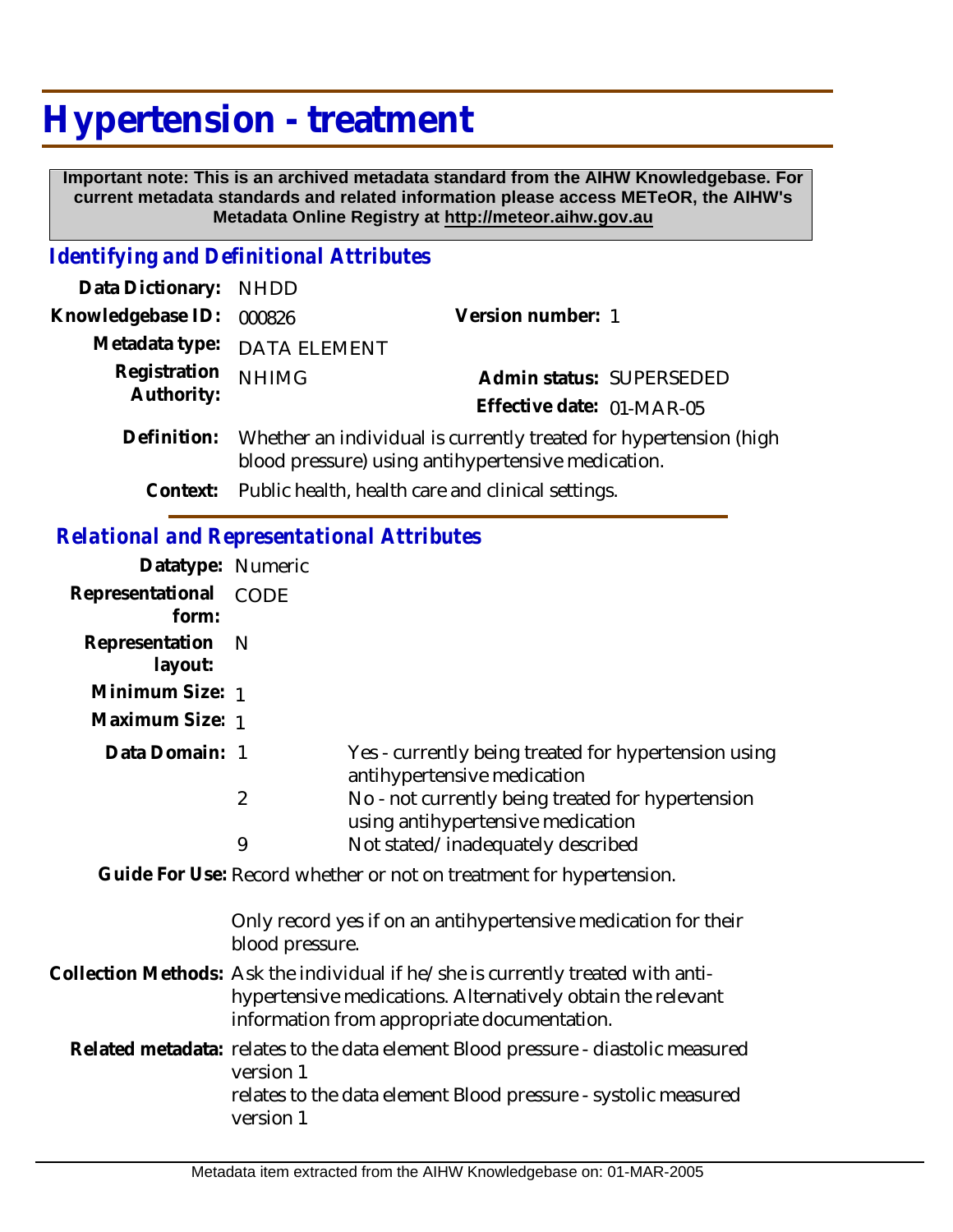relates to the data element Date of birth version 4 relates to the data element Cardiovascular medication - current version 1

## *Administrative Attributes*

Source Document: National Diabetes Outcomes Quality Review Initiative (NDOQRIN) data dictionary.

**Source Organisation:** National Diabetes Data Working Group

Comments: Hypertension is probably the most important public health problem in developed countries. It is common, asymptomatic, readily detectable, usually easily treatable, and often leads to lethal complications if left untreated.

> Elevated blood pressure (Hypertension) is a recognised risk for microvascular and macro vascular complications of diabetes (coronary, cerebral and peripheral).

Hypertension is elevated arterial blood pressure above the normal range (130 to 139/85 to 89 mm Hg) and values above these are defined as hypertension. Lower levels of target blood pressure should be aimed for in specific groups, e.g. in diabetics aim for blood pressure less than 135/80 mm Hg.

Many diabetics fail to control high blood pressure. Among all the diabetics with high blood pressure, 29% were unaware that they had high blood pressure and only slightly more than half were receiving hypertensive medications as treatment.

Numbers of studies have shown that good management of blood pressure is at least as important as good control of blood glucose and the reduction of cholesterol in preventing the complications of diabetes.

Antihypertensives - Australian Medicines Handbook: February, 2001. Tight blood control in diabetes usually requires combination therapy as stated by (Australian Diabetes society) Therapeutic Guidelines Limited (05.04.2002).

People taking antihypertensives are also encouraged to make healthy lifestyle changes, such as quit smoking, lose weight and have regular physical activity.

The level of blood pressure should generally be established on at least two to four occasions prior to initiating antihypertensive